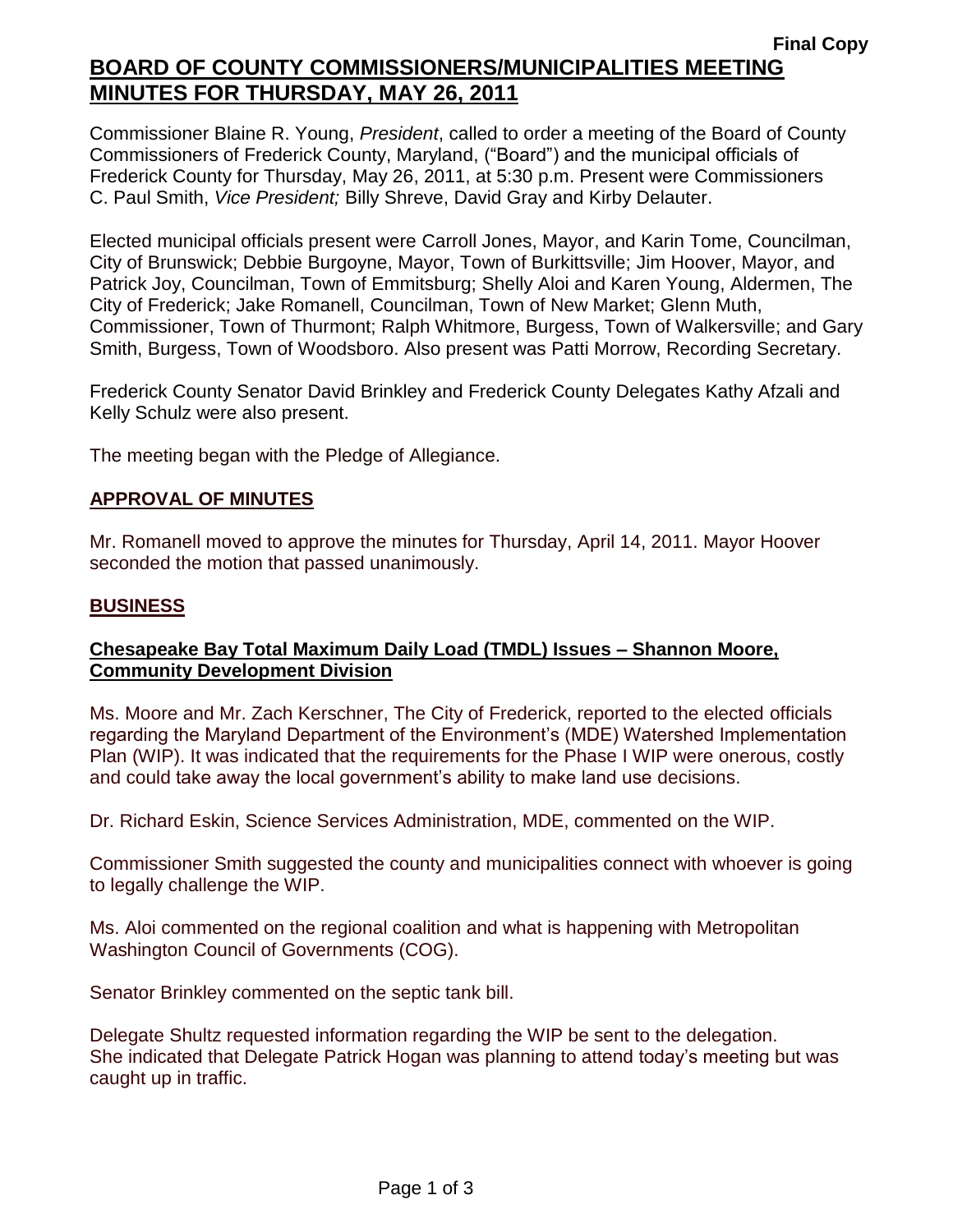# **Final Copy BOARD OF COUNTY COMMISSIONERS/MUNICIPALITIES MEETING MINUTES FOR THURSDAY, MAY 26, 2011**

## **Discussion on How to Interpret the "Five-Year Rule" When Express Approval of an Annexation is Denied by the Board of County Commissioners – Jim Gugel, Community Development Division**

Mr. Gugel, as requested, provided information on the interpretation of language in the state code regarding what kind of development activity may occur during the five-year waiting period when an annexation does not receive express approval by the county. The staff provided two (2) interpretations.

Mr. Romanell indicated the municipalities would discuss the two (2) interpretations and return with a consensus to the Board.

#### **Proposed Adequate Public Facilities Ordinance (APFO) School Mitigation Fee Ordinance – Kathy Mitchell, Office of the County Attorney**

Ms. Mitchell presented the proposed ordinance to the elected officials as requested by the Board. She explained the provisions of the ordinance and how it differed from the Frederick County Builders Association Land Use Council / Frederick County Chamber of Commerce's proposal.

Mr. Romanell indicated each municipality would make their own decision regarding the proposal.

Ms. Mitchell said the proposal would be on the Board's agenda for Thursday, June 2, 2011, for a decision.

Public comment was heard from Ms. Janice Spiegel.

## **Yard Waste Site at Walkersville Heritage Farm Park – Kevin Demosky and Phil Harris, Utilities and Solid Waste Management Division**

Mr. Demosky and Mr. Harris briefed the Board and elected officials on staff's recommendation to discontinue the county's involvement in the Heritage Farm Park yard waste recycling center.

Mr. Dave Dunn, Acting County Manager, and Burgess Ralph Whitmore commented on the site.

Public comment was heard from Mr. George Rudy.

#### **Miscellaneous**

Mr. Romanell indicated the June meeting would be cancelled and the next meeting would be held on Thursday, July 14, 2011, at 5:30 p.m.

Mr. Romanell also announced as of July 1, 2011, Mayor Carroll Jones would be the president of the Frederick County Chapter of the Maryland Municipal League and Mayor Debby Burgoyne would be the vice president.